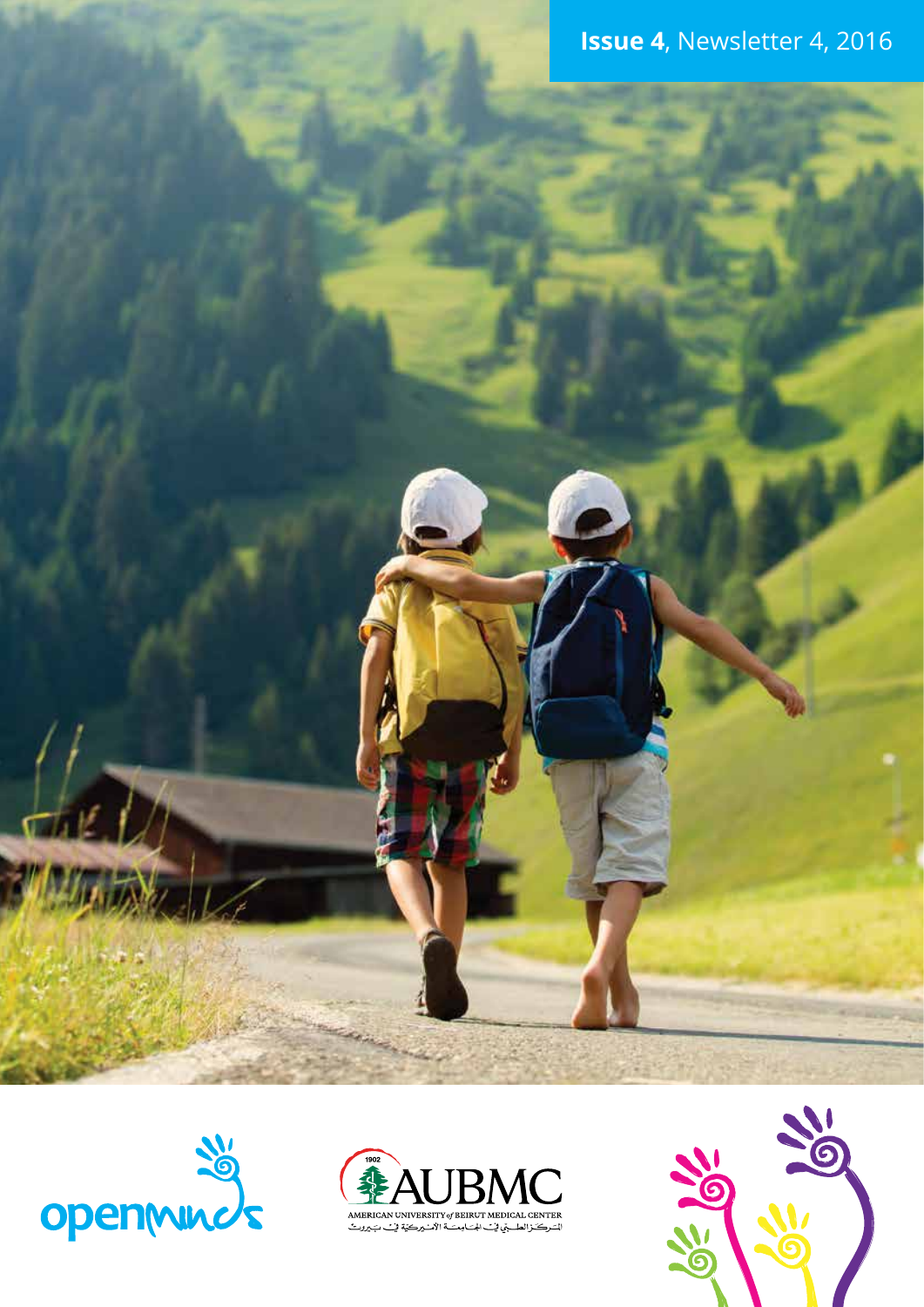### Dear Partners, Sponsors, Donors, Friends and Family,

**This has been an event-packed year with new beginnings rearing their head in our big little world of special needs and on the world stage. We are delighted to share with you in this newsletter some of the many achievements and projects that have kept us busy since you last heard from us.**

With new beginnings come new possibilities, like the move of the AUBMC Special Kids Clinic to a new space in the spring of 2017! The growth of the clinic and services is bittersweet, because it highlights the tremendous unmet needs of our young population and their families. OpenMinds outreach into schools and the community is taking hold. Our faith and resolve are limitless. With your big-hearted and unwavering support lifting us up, we pledge to continue on our path of service and dedicated commitment to expert clinical care, awareness, education and cutting edge, regionally relevant research into neurodevelopmental and neurogenetic disorders.

It is a time to give thanks to all of you, our benefactors, young patients for their courageous hard work, and our staff and therapists for their dedication and compassion.

A very happy holiday season to all.

On Behalf of OpenMinds board members and the AUBMC Special Kids Clinic, God Bless you all.

Ghida Rabbat President, OpenMinds

Rose-Mary Boustany Director, AUBMC Special Kids Clinic



*OpenMinds Board Members celebrating Feb 29, 2016*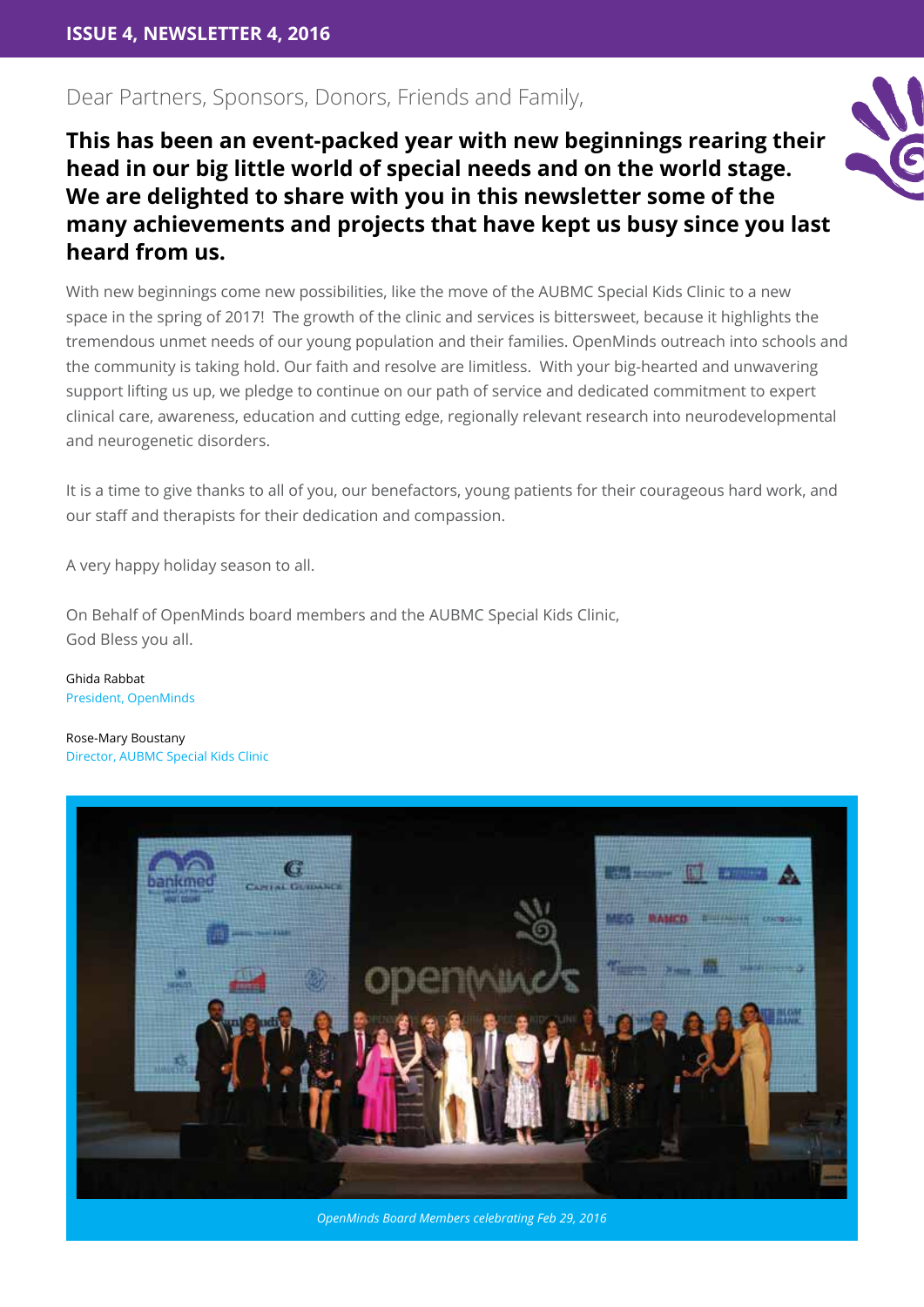# **Its Party time!**

# **The OpenMinds Gala**

# **We kicked off the year with the always unique OpenMinds' gala dinner at Biel, magically transformed for the night, thanks to our many generous donors, sponsors and partners.**

*In her message, OpenMinds' president Mrs. Ghida Rabbat urged Lebanese society "to change its perception of persons with special needs, and evolve in the direction of recognizing and accepting them." She highlighted that 10% of Lebanon's population has special needs, and that "these people deserve equal opportunities and an effort by all to facilitate their integration in schools and the labor market to promote their independence as full citizens living in dignity just like all others."*

*Dr. Rose-Mary Boustany, director of AUBMC Special Kids Clinic, shared the successes, trials and tribulations of OpenMinds and AUBMC Special Kids Clinic since it was established in 2012. She noted that OpenMinds support for scientific and clinical research, medical conferences, diagnostics and treatments for children in need, has been a game-changer. Underscoring the large unmet need, the clinic is busting at the seams and has grown by more than 550%. She stressed the importance to "recognize those who are different as part of us", and that EVERONE deserves a chance at "health, knowledge, employment and happiness."*

Biel was the 'it' place to be on February 29th, 2016. Over 600 prominent individuals from all walks of life came together to celebrate and support our cause. Soprano Tania Kassis belted out the Lebanese National Anthem followed by an exclusive fashion show by Elie Saab, and Nancy Ajram serenaded party goers until the wee hours with EmCee Wissam Hanna presiding over festivities.



The gala provides funds crucial for vital research projects, OpenMinds community and education endeavors, medical assistance and training initiatives. Every year research progress promotes leverage at AUBMC and within the community and positions the AUBMC Special Kids Clinic and Neurogenetics Program as a center of excellence for autism and regionally relevant world class genetic research.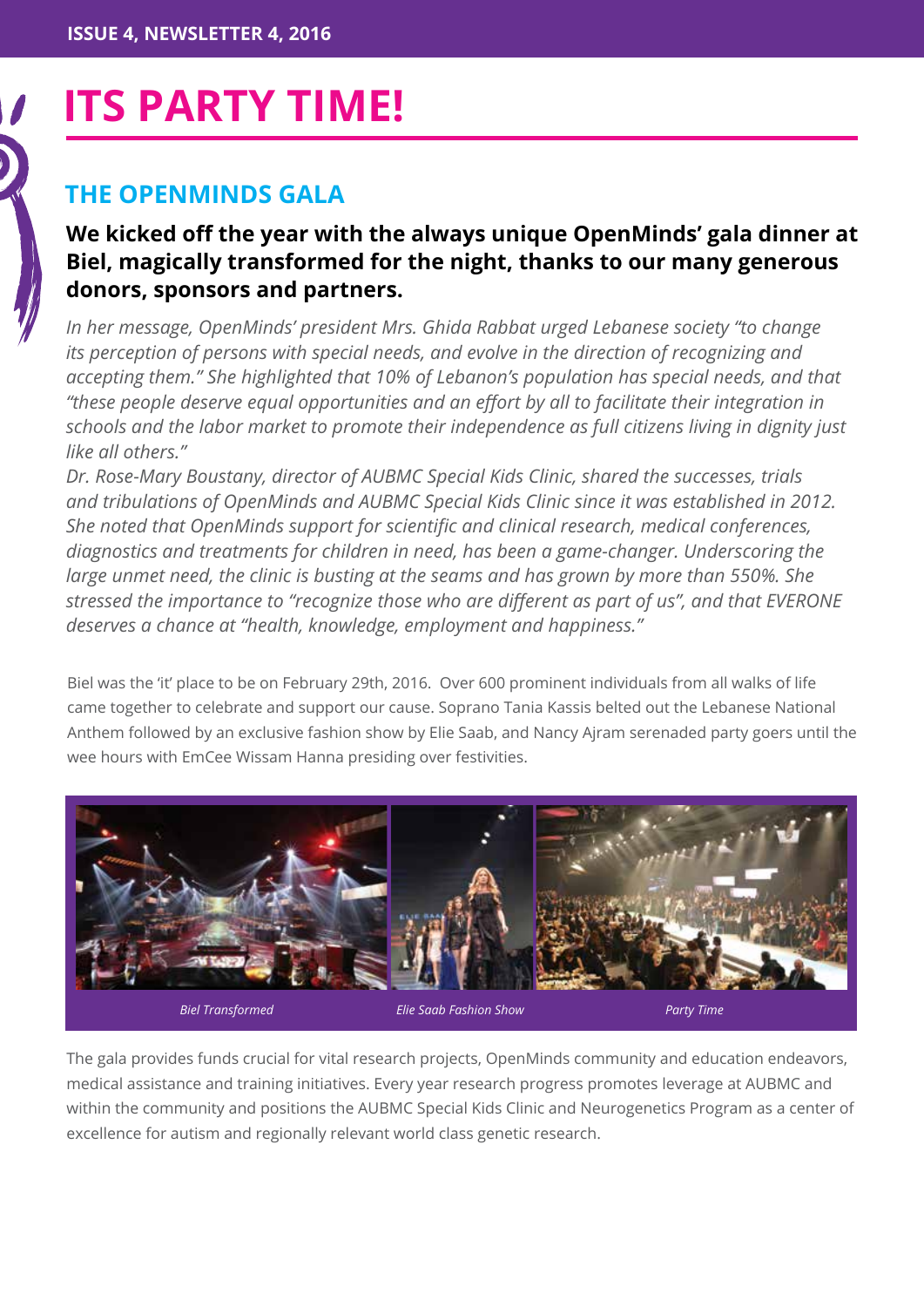# **Empowering families…..**

### **OpenMinds Patient/Family Packages update:**

 Thanks to our many benefactors the number of special needs kids and their families benefitting from early intervention has exceeded 160 and we still have 2 months to go...

#### *In three years more than \$900,000 have been spent on helping families*

to benefit from accurate diagnosis, genetic counseling/prenatal diagnosis, as well as hospitalizations and life-changing early intervention for premature babies, children on the spectrum and many others with neurogenetic and neurodevelopmental disorders.

### **Giving everyone a Head Start:**

There were numerous obstacles facing Ali Khudr, a Syrian refugee from Idlib. Amongst them his refugee status, lack of finance and his two year old daughter Shahd's medical condition: a rare genetic disease called Hurler syndrome which causes facial deformities, stunted development and progressive intellectual disability. Dr. Rose-Mary Boustany successfully lobbied Genzyme, the world's only provider of the enzyme, lysosomal alpha-L-iduronidase, to provide the medicine Shahd needs to halt the progression of her disease. Though the enzyme usually costs \$100,000 per year, it was acquired free of charge through the company's compassionate use program. All hospitalizations to administrate therapy were covered by OpenMinds. Furthermore, care was provided to Nariman's autistic son Nassim in Mount Lebanon, as well as scores of other families. Nariman was able to afford treatment because of OpenMinds. OpenMinds and the AUBMC Special Kids Clinic enables families like Ali's and Nariman's to give their children a head start in life.



*Shahd receiving enzyme at AUBMC*

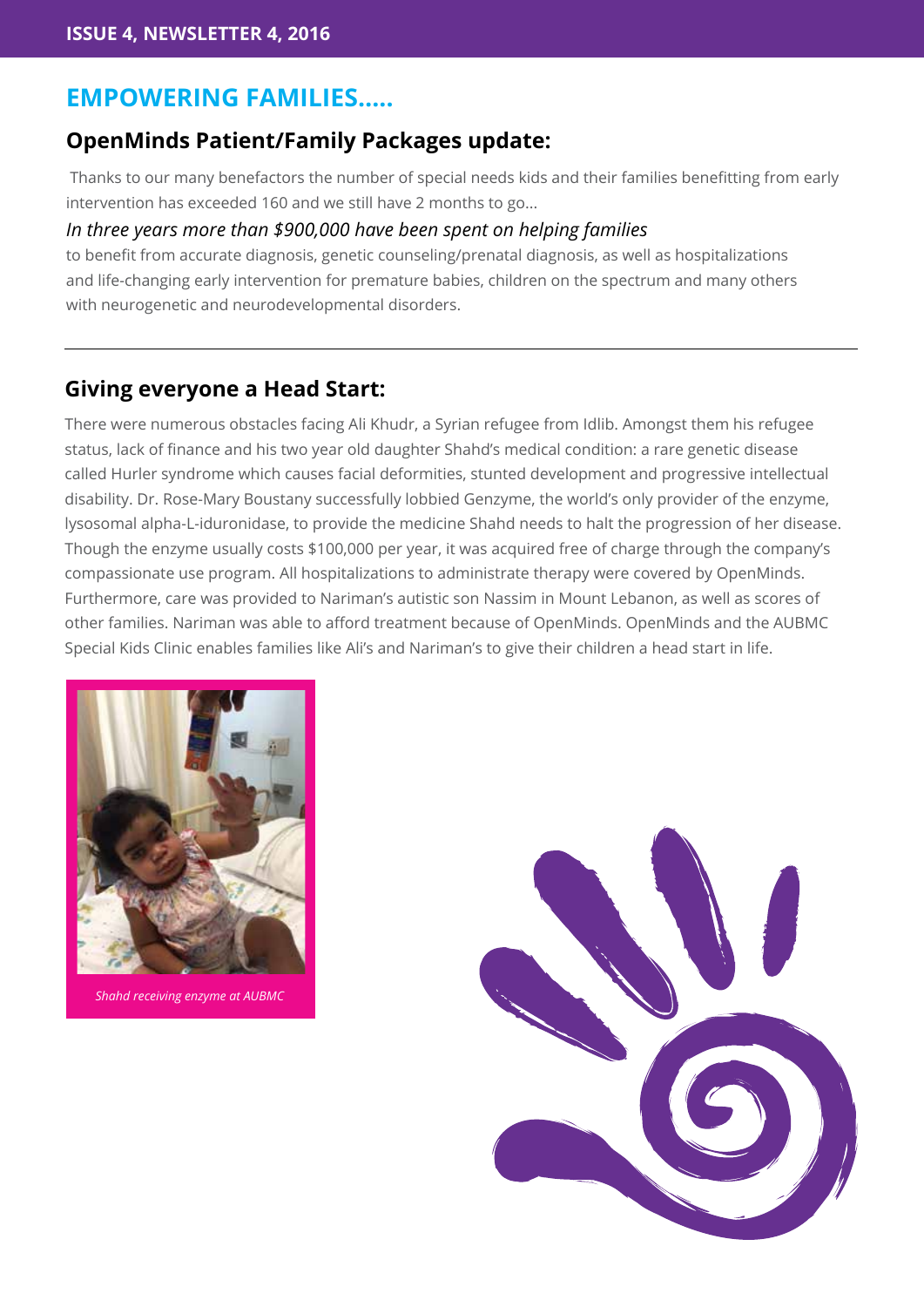# **Conference on treatable Lysosomal Storage Diseases**

# **On September 3, OpenMinds and the AUBMC Special Kids Clinic held a conference entitled "Lysosomal Storage Diseases: The Trek from Patient to Genes and Back" at Issam Fares Hall/AUBMC.**

The conference raised awareness about Lysosomal Storage Diseases (LSDs) and their treatment in Lebanon/ Arab World.

### *LSDs are rare, but not in the Middle East where consanguinity accounts for 16 – 32% of marriages dramatically raising the risk of genetic disorders.*

Awareness amongst pediatricians/pediatric neurologists and neurogeneticists, hematologists, cardiologists and nephrologists was heightened. Great visibility provided by Annahar newspaper coverage informed government, insurance companies and the general public about availability and dire need for provision of effective therapies for these disorders that are life-changing. The event was a great success with high caliber international speakers including AUB President Fadlo Khuri, Joseph Muenzer (USA), Arndt Rolfs (Germany), Miguel Abboud, Simona Murko (Tchechoslovakia) and Rose-Mary Boustany.



There is nothing worse for a family than NOT having a diagnosis for their child. What is even worse is giving the parents a diagnosis with no solutions or treatments in sight. This propels many physician-scientists to strive to change this, at least sometimes, through applied research. It had been customary to rely on the West for coming up with solutions. Yet, in this age of genetics and genomics and personalized medicine it is vital to carry out locally relevant research and locally applied solutions for Lebanon and the region with wider implications for all of scientific research. Support for research by OpenMinds, made possible by the generosity of our visionary and benevolent donors has made this a reality.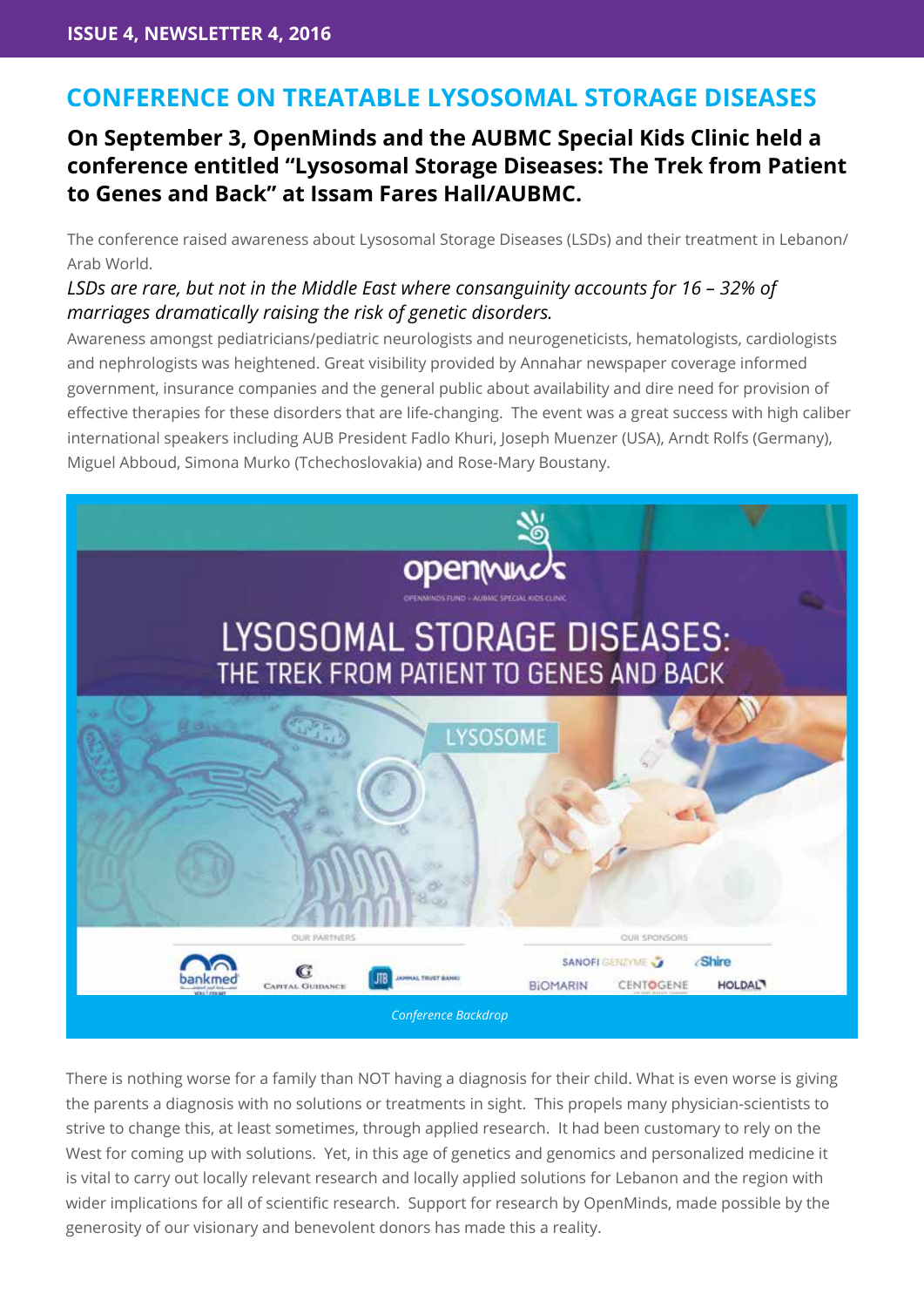# **Translational/clinical research achievements of the Neurogenetics Program and the ASKC clinic:**

We established the prevalence of autism in Lebanon as 1:68 with a male to female ratio of 1:1,13. In the US the prevalence is 1:54 with a male to female ratio of 4:1!

Predisposing risk factors for autism in the Lebanese include consanguinity, family history of psychiatric disorders, late birth order, and maternal/fetal complications during pregnancy and at the time of delivery. Three novel genetic glitches have been identified in 3/8 families subjected to whole exome sequencing.

![](_page_5_Figure_4.jpeg)

![](_page_5_Figure_5.jpeg)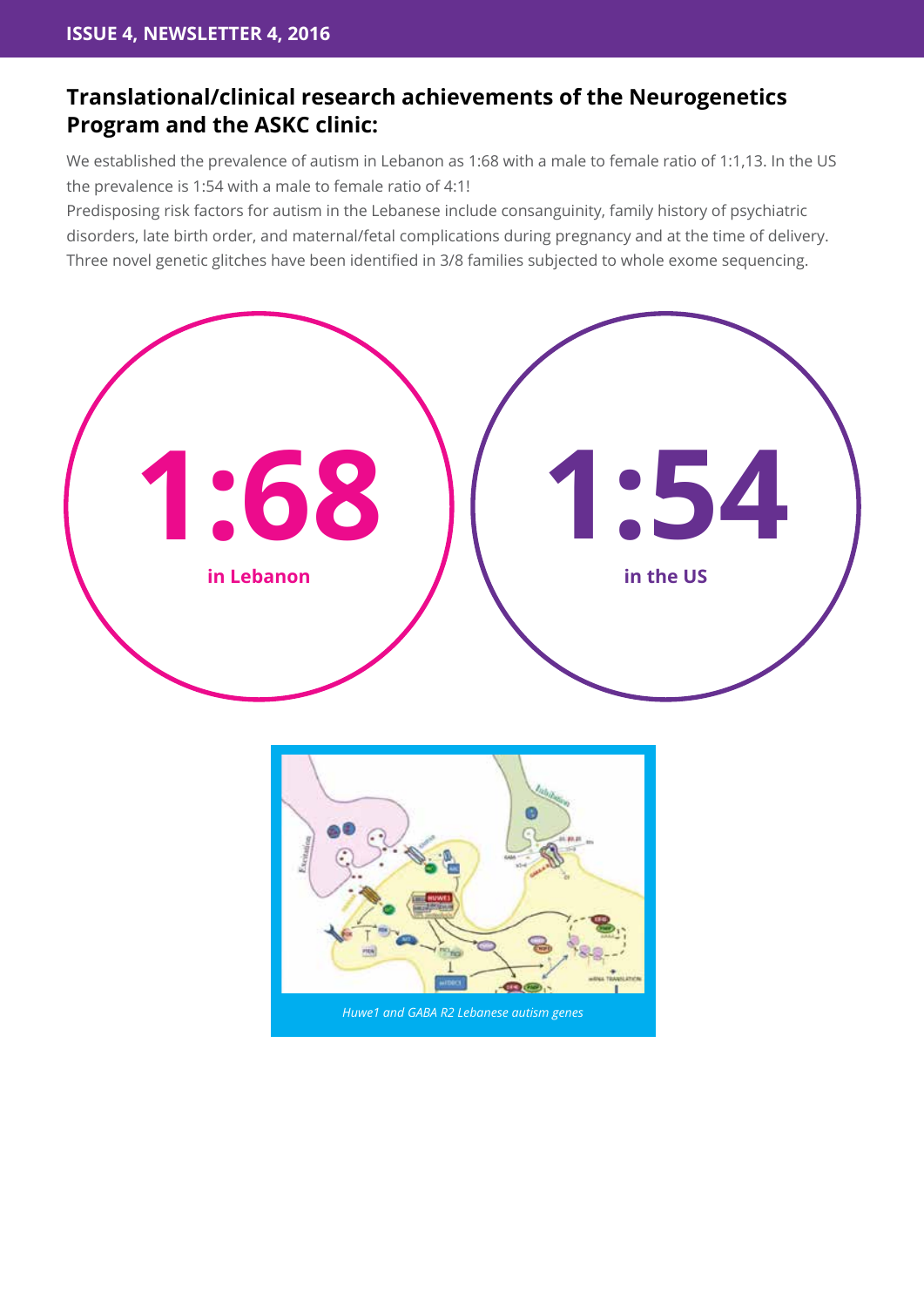#### **Issue 4, Newsletter 4, 2016**

![](_page_6_Figure_1.jpeg)

Early intervention including speech, occupational, psychomotor and applied behavior analysis has dramatically improved developmental outcomes in autism and has enhanced brain white matter integrity after 1 year of therapies.

State of the art visual tracking of kids on the spectrum versus normal kids is beginning to show distinctive differences with longer time to focus, less time spent on images, and scattered patterns of visual tracking with focus on inanimate objects versus live objects providing a quick and early diagnostic tool to identify young toddlers and siblings at risk.

![](_page_6_Picture_4.jpeg)

*Kids with Autism focus on the laptop more than on the live animal*

![](_page_6_Figure_6.jpeg)

A novel treatment, galactosylceramide, specific for a rare neurogenetic disorder (CLN3 disease) patented by Dr. Boustany, AUB and Duke University has been licensed to a US company to bring it to market, after successful treatment of CLN3 disease affected mice.

Nine analogues of a compound (flupirtine) have been tested, three of which promoted survival of a number of cell lines derived from kids with these deadly disorders (CLN1/2/3/5/6/8 disease) of which CLN2 and CLN6 disease are prevalent in Lebanon.

#### **Flupirtine Analogues Currently being tested**

$$
\frac{1}{2} \sum_{k=0}^{\infty} \frac{1}{2} \sum_{k=0}^{\infty} \frac{1}{2} \sum_{k=0}^{\infty} \frac{1}{2} \sum_{k=0}^{\infty} \frac{1}{2} \sum_{k=0}^{\infty} \frac{1}{2} \sum_{k=0}^{\infty} \frac{1}{2} \sum_{k=0}^{\infty} \frac{1}{2} \sum_{k=0}^{\infty} \frac{1}{2} \sum_{k=0}^{\infty} \frac{1}{2} \sum_{k=0}^{\infty} \frac{1}{2} \sum_{k=0}^{\infty} \frac{1}{2} \sum_{k=0}^{\infty} \frac{1}{2} \sum_{k=0}^{\infty} \frac{1}{2} \sum_{k=0}^{\infty} \frac{1}{2} \sum_{k=0}^{\infty} \frac{1}{2} \sum_{k=0}^{\infty} \frac{1}{2} \sum_{k=0}^{\infty} \frac{1}{2} \sum_{k=0}^{\infty} \frac{1}{2} \sum_{k=0}^{\infty} \frac{1}{2} \sum_{k=0}^{\infty} \frac{1}{2} \sum_{k=0}^{\infty} \frac{1}{2} \sum_{k=0}^{\infty} \frac{1}{2} \sum_{k=0}^{\infty} \frac{1}{2} \sum_{k=0}^{\infty} \frac{1}{2} \sum_{k=0}^{\infty} \frac{1}{2} \sum_{k=0}^{\infty} \frac{1}{2} \sum_{k=0}^{\infty} \frac{1}{2} \sum_{k=0}^{\infty} \frac{1}{2} \sum_{k=0}^{\infty} \frac{1}{2} \sum_{k=0}^{\infty} \frac{1}{2} \sum_{k=0}^{\infty} \frac{1}{2} \sum_{k=0}^{\infty} \frac{1}{2} \sum_{k=0}^{\infty} \frac{1}{2} \sum_{k=0}^{\infty} \frac{1}{2} \sum_{k=0}^{\infty} \frac{1}{2} \sum_{k=0}^{\infty} \frac{1}{2} \sum_{k=0}^{\infty} \frac{1}{2} \sum_{k=0}^{\infty} \frac{1}{2} \sum_{k=0}^{\infty} \frac{1}{2} \sum_{k=0}^{\infty}
$$

*Chemical Structures of flupirtine analogues*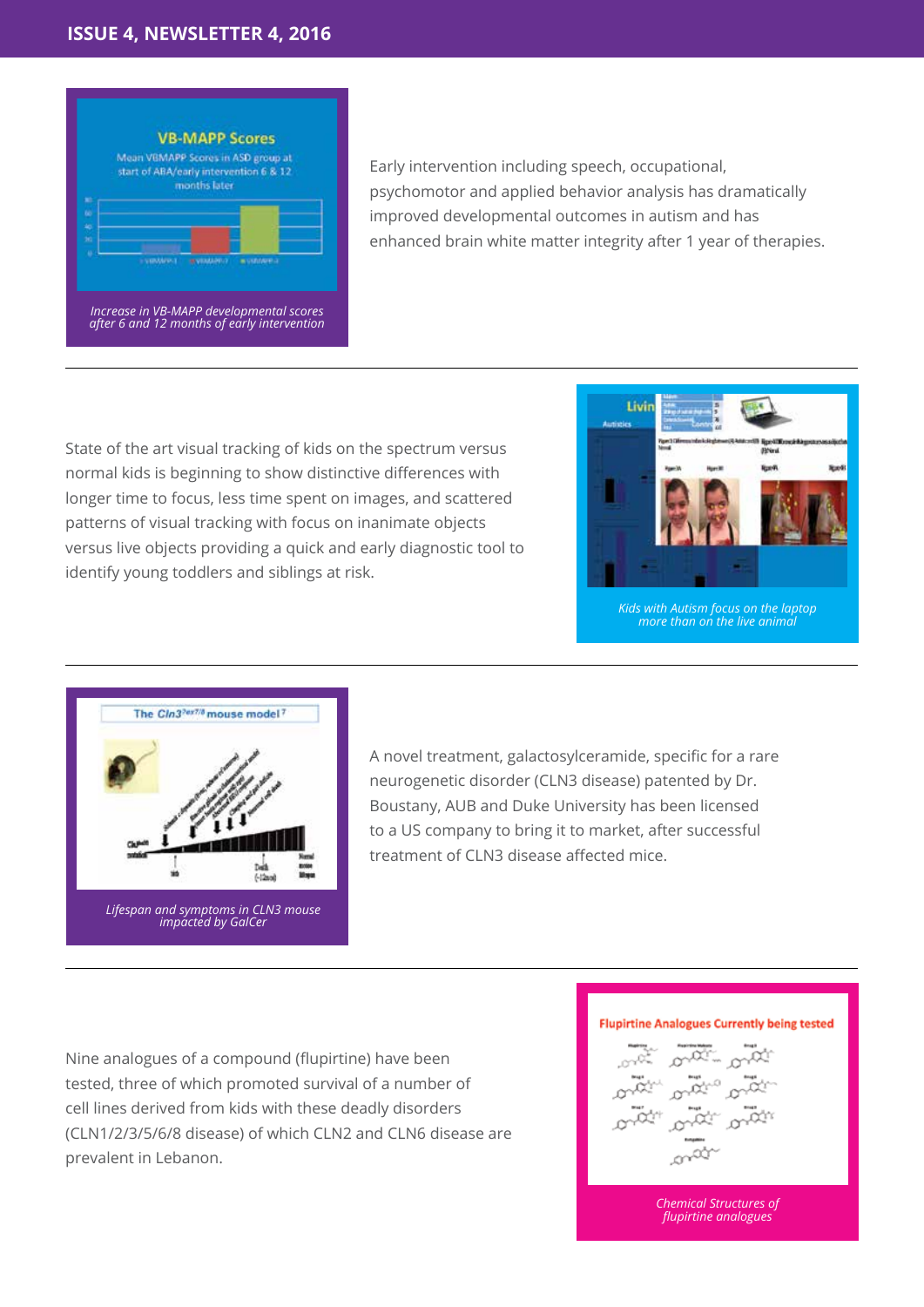# **The road travelled to a better future…**

# **Integration in Schools**

# **Harvard Training Program/Step Up Program.**

Two concerned parents, a school principal, three special education coordinators and a university professor set off to Boston this summer to attend a training program at Harvard entitled "Universal Design for Learning: Leading Inclusive Education for All Students " sponsored by OpenMinds and the Lebanese Down Syndrome Association. The course provided means of engagement, presentation, action and expression, addressing diversity of students in the classroom as a means to ensure academic success. It provided application of neurological scientific discoveries to service diverse learners reshaping understanding of learning motivation and using customized teaching/learning via flexible novel technologies. New frontiers were covered as to how advances will change the delivery of classroom materials. National policies impacting teaching and learning and recognition of limitations of "normal" education were addressed highlighting diversity among learners.

Fully engaged OpenMinds board members have been actively lobbying official bodies for legislative and public policy support. More significantly, they have engaged schools to embrace sustainable special education programs and activities in their normal curricula.

![](_page_7_Picture_6.jpeg)

*OpenMinds Award*

Antonine International School awarded OpenMinds special recognition for their support for building an "All children can learn" Inclusion Center on May 13, 2016.

At Sagesse Brazilia, OpenMinds helped build a department which will enable the school to enroll more special needs students. The building opens its doors at the end of 2016. OpenMinds donated a brand new sensory room for the Makassed School which is already being put to great use.

![](_page_7_Picture_10.jpeg)

![](_page_7_Picture_11.jpeg)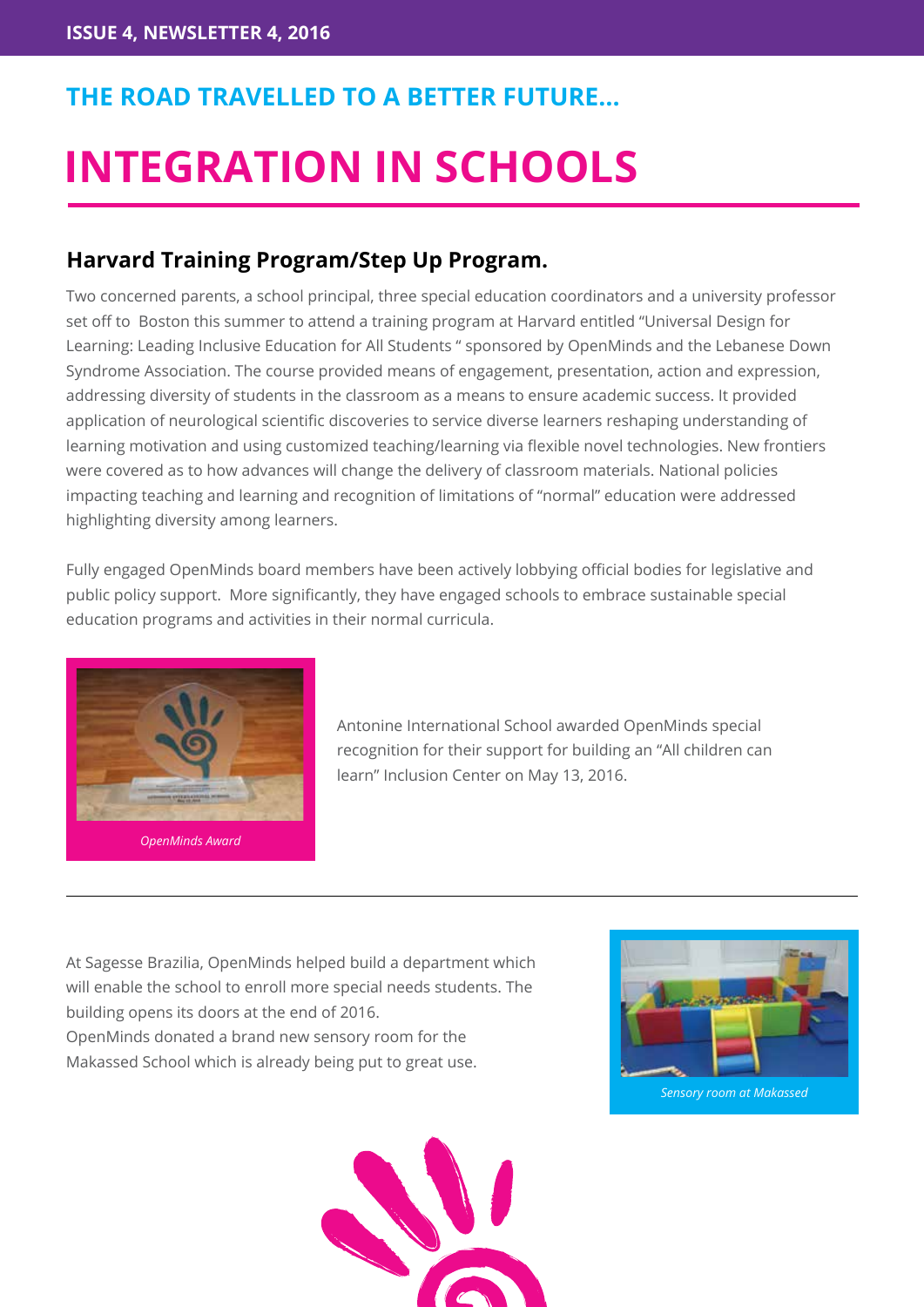In October, OpenMinds partnered with Cedar High school by equipping an entire computer lab for students with special needs attending the GATES Program Toward a Happy and Independent Learner! OpenMinds partnership with Trait D'Union deserves special mention: It is a Resources and Orientation Center established by the Foyer de la Providence and the Institut Européen de Coopération et de Développement. Trait d'Union works in cooperation with the affiliated "Mosaik" school with the aim of assisting mainstream public schools by providing training and support for implementation of inclusive practices involving parents, schools and concerned therapists. OpenMinds will be assisting nine schools in the Saida region. We are extremely excited seeing this new initiative bear fruit!

# **autism month celebration**

![](_page_8_Picture_3.jpeg)

*AUBMC Special Kids Clinic bathed in blue*

# **Light it blue event – April Campaign**

We lit up the AUBMC Special Kids Clinic blue to celebrate World Autism Awareness Day. The LIGHT IT UP BLUE 2016 campaign organized by OpenMinds and the AUBMC Special Kids Clinic shone joyous and bright lights on autism by illuminating the Pierre Abu Khater building that houses the ASKC clinic in brilliant shades of blue!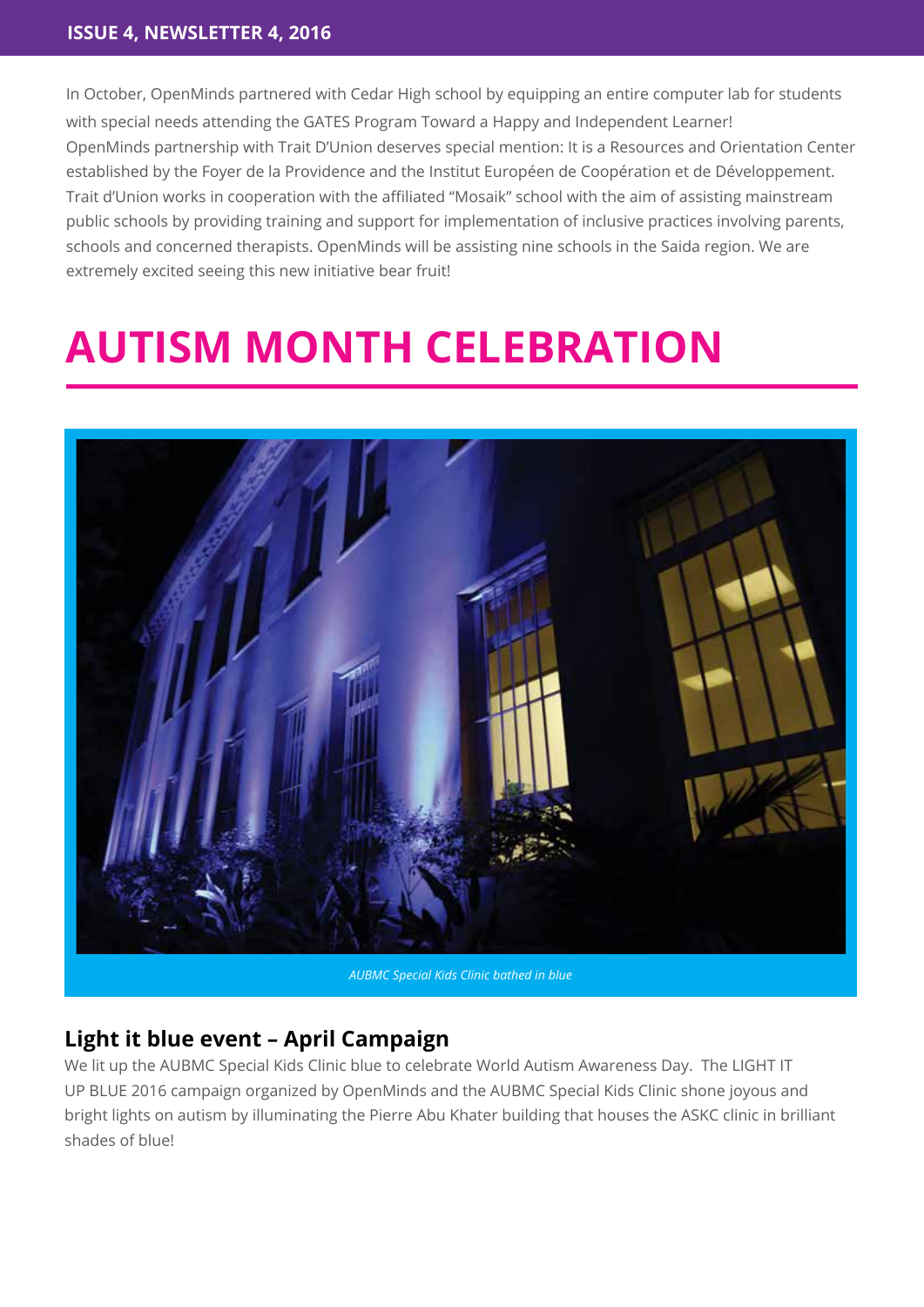![](_page_9_Picture_1.jpeg)

### **Autism Awareness day at College Notre Dame de Jamhour**

At Collège Notre-Dame de Jamhour and in collaboration with OpenMinds, all grade 10 students wore blue on April 26. We take this opportunity to thank the class of 2018 and the Collège Notre Dame de Jamhour for their effective awareness campaign.

# **HO!HO! HO! We celebrated Christmas, 2015 at the AUBMC Special Kids Clinic with seasonal good cheer and games.**

"Beirut Vocal Point", our loyal A Capella choir caroled us for the 3rd consecutive year, played with the kids AND donated \$ 1000 to OpenMinds efforts. The morning was chockfull with kids enjoying treats, having a blast with face painting, animal balloons and clowns on stilts. Santa gave out toys and posed with our kids…

![](_page_9_Picture_6.jpeg)

![](_page_9_Picture_8.jpeg)

*Beirut Vocal Point singing Christmas Merriment of Kids, Therapists and Families* 

![](_page_9_Picture_10.jpeg)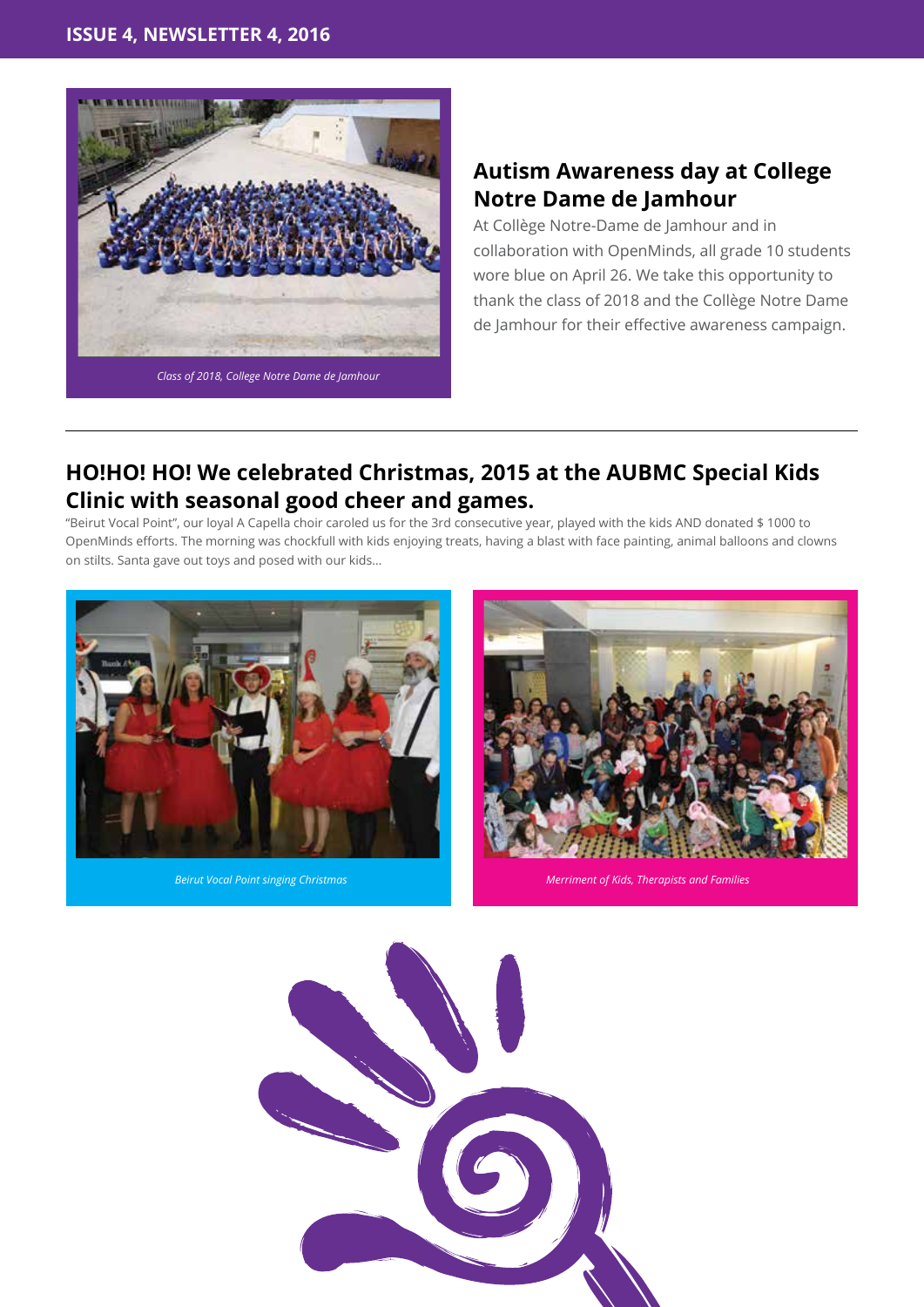# **The last 3 years – WE COULD NOT HAVE survived them without you! THANK YOU**

# **OpenMinds 2016/2017 Calendar**

## **Upcoming events:**

- AUBMC Special Kids Clinic 5 year Celebration 10th December 2016
- AUBMC Special Kids Clinic 2016 Christmas Bash 10th December 2016
- World Rare Disease Day 28th February 2017
- OpenMinds Gala 9th March 2017
- Autism Month Celebration April 2017